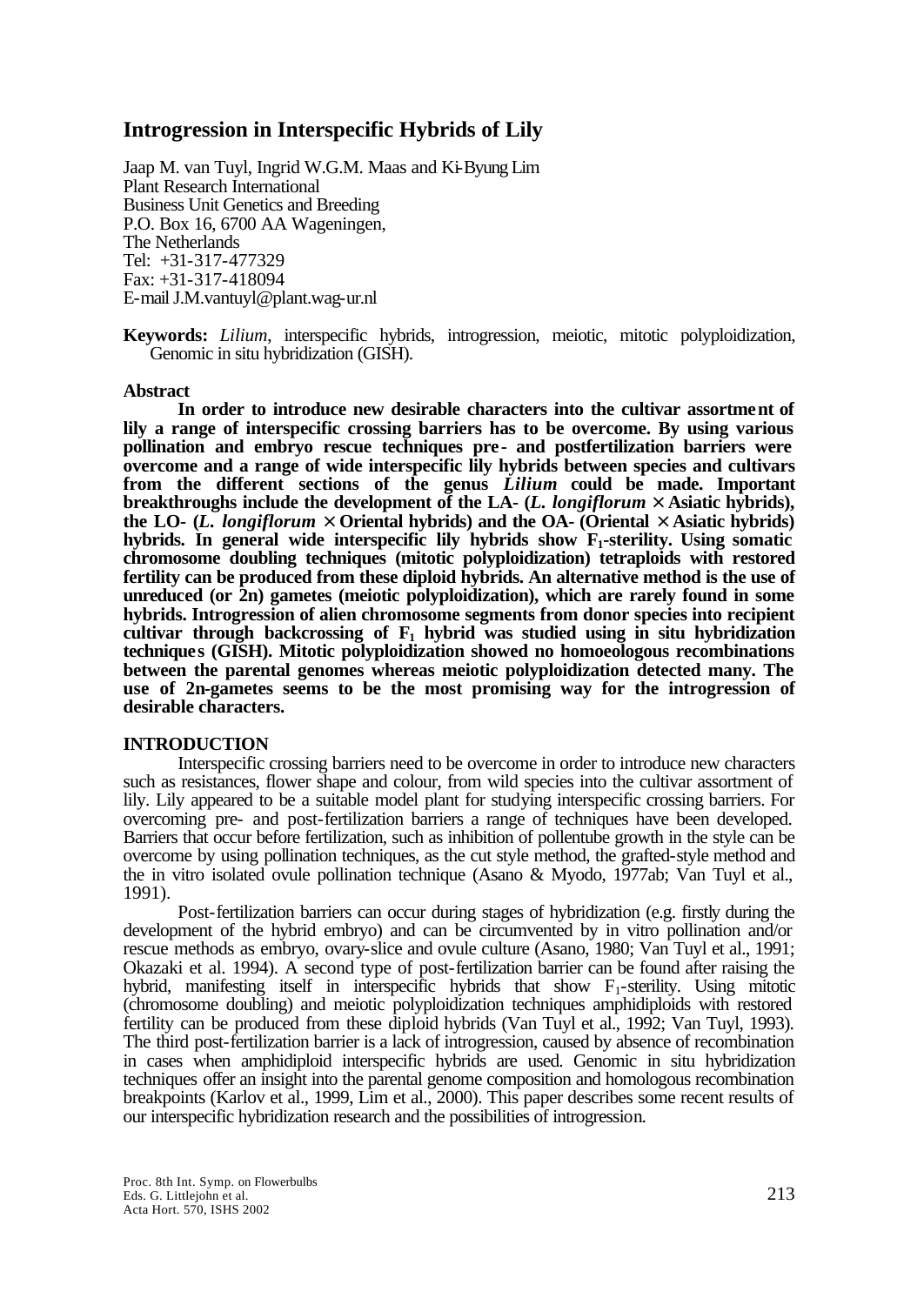## **Plant Material**

*Lilium* hybrids and species which were used from the collection of Plant Research International (former CPRO-DLO) and are derived from different sections (between brackets) of the genus *Lilium*: *L. longiflorum* (Leucolirion), *L. henryi* (Leucolirion or Archelirion), *L. canadense* (Pseudolirium), *L. bulbiferum, L. dauricum* (Sinomartagon), *L. candidum* (Lilium), *L. rubellum* (Archelirion), *L. martagon* (Martagon), Asiatic hybrids (Sinomartagon) and Oriental hybrids (Archelirion).

Three diploid (2n=2x=24) 2n-gametes producing interspecific hybrids (**LA**) of *L. longiflorum* (**L**) 'Gelria' × Asiatic hybrid (**A**) 'Whilito' as well as their backcross progenies (**ALA**) were used. All F<sub>1</sub>-hybrids were known to produce fertile 2n-pollen ranging from 0.1% up to 15%. The Asiatic hybrid 'Montreux' was used to produce backcross progenies.

Because F<sub>1</sub>-hybrids of *L. longiflorum* 'Gelria'  $\times$  *L. rubellum* (**LR**) showed absolute sterility, mitotic polyploidization was performed by in vitro treatment of oryzalin. The selected amphidiploid (**LLRR**) plants resulting from artificial chromosome doubling were used as male parent in the back-cross with *L. longiflorum* 'Snow Queen' (2n=2x=24) and over a hundred  $BC_1$  plants were obtained (Lim et al. 2000).  $BC_1$  plants were selected and pollinated with tetraploid (**LLLL**) *L. longiflorum* to produce  $BC_2$  individuals.

## **METHODS**

#### **Pollination Methods:**

The cut-style method (CSM) and the grafted style method (GSM) have been most frequently used. CSM: the style was cut with a razor blade 0-2 mm above the ovary, stigmatic fluid was applied followed by pollen. GSM: pollen was deposited on compatible stigma and after one day the style with germinating pollen was cut 1-2 mm above the ovary and attached to an ovary of the incongruent mother plant (Van Tuyl et al., 1991).

*In vitro methods*: Ovary culture, ovule and embryo culture and chromosome doubling are applied as previously described (Van Tuyl et al., 1991, 1992).

*Pollen tube penetration*: Pollen tube penetration in the ovules: 5.10 days after pollination ovaries are used. One or two carpels, with the ovules attached to the placenta, are de-stained in a mixture of water, glycerol and lactic acid (1:2:1) and subsequently stained in a solution of 1% aniline blue in the same mixture before being de-stained again. Penetration was observed using a light microscope (Janson et al., 1994).

*Chromosome doubling*: Mitotic chromosome doubling was carried out by treating in vitro bulb scales with 0.001% oryzalin and detecting by flowcytometric DNA-measurements (Van Tuyl et al. 1992; van Tuyl and Boon, 1997).

*Chromosome preparation*: Chromosomes were prepared by squashing fixed cells onto clean microscope slides. The method was modified from that of Karlov et al. (1999). Wellsquashed preparations were dipped for a few seconds in liquid nitrogen and, after taking off the cover slip, dehydrated in a graded ethanol series (70, 95, and 100%) and air dried. The best slides were used for GISH-work.

*DNA probes*: Total genomic DNA was isolated from *in vitro* young leaves of *L. longiflorum* and labeled with digoxigenin-11-dUTP (Boehringer Mannheim) by nick translation according to the manufacturers instructions. Sheared herring sperm DNA was used for block DNA instead of *L. rubellum* DNA as a counterpart of *L. longiflorum*.

*In situ hybridization*: Genomic *in situ* hybridization was performed according to Khrustaleva and Kik (1998) with some modifications. Chromosome preparations were pretreated with RNase A (100 μg/mL) and pepsin (5 μg/mL), fixed with  $4\frac{1}{2}$  ρ-formaldehyde for 10 minutes, dehydrated in an ethanol series and air dried. The hybridization mixture contained 50% deionized formamide, 10% (w/v) sodium dextran sulfate,  $2 \times$  SSC, 0.25% (w/v) SDS, 1.25-2.5 ng/μl genomic probe DNA, and 25 ng/μl herring sperm DNA. The mixtures were denatured for 10 min. at 70 °C and then directly placed on ice for over 10 minutes. 44  $\mu$ L of hybridization mixture was applied on each slide. Slides were denatured at 80 ºC for 10 minutes and hybridised for overnight at 37 ºC in a humid chamber. Slides were washed for 15 minutes in  $2 \times$  SSC, for 30 minutes in 0.1 $\times$  SSC at 42 °C, followed by 5 minutes in buffer 1 (0.1)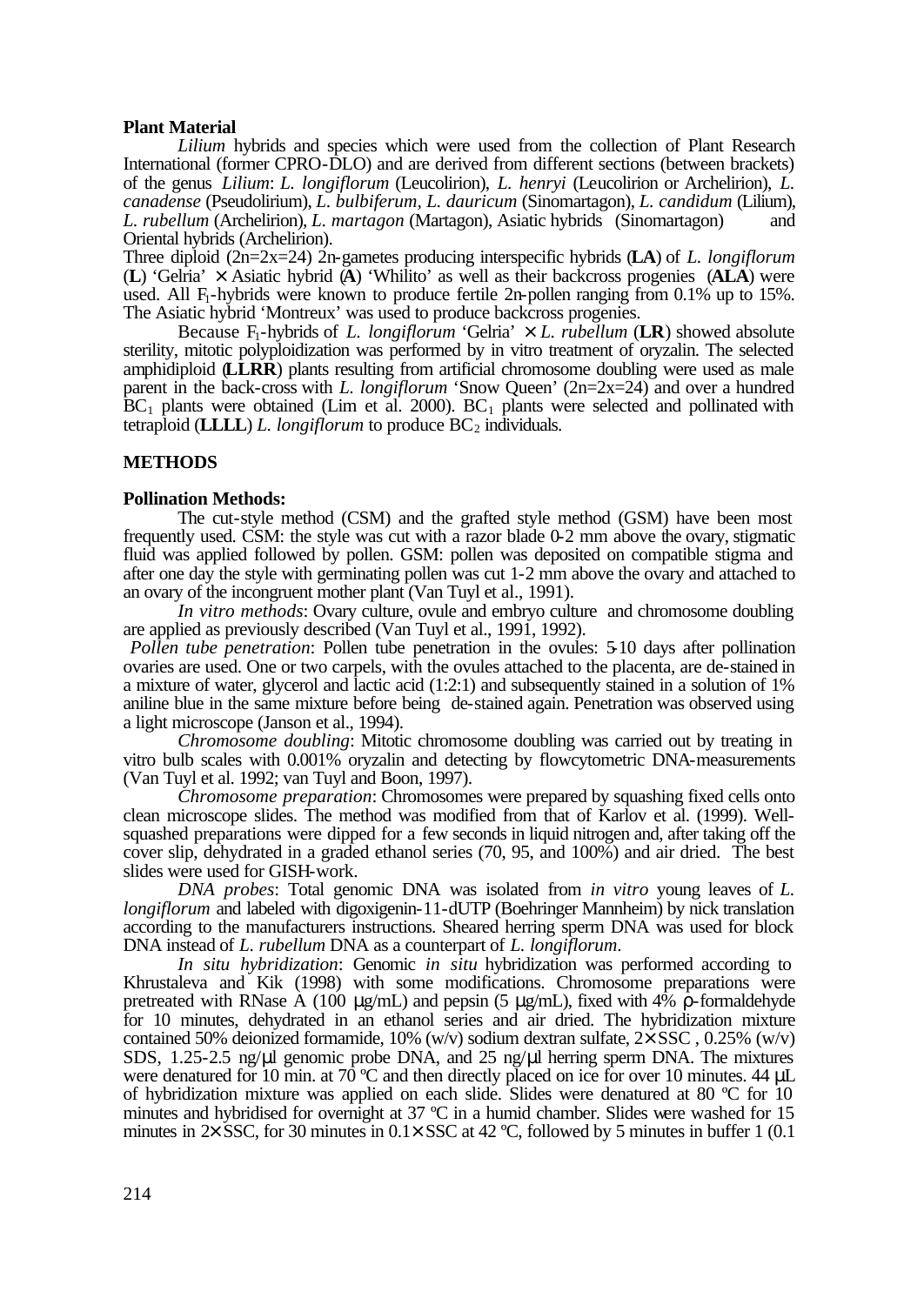M Tris-Hcl with 0.15 M NaCl, pH 7.5). Digoxigenin-11-dUTP was detected with 20  $\mu$ g/mL anti-Dig-FITC (fluorescein isothiocyanate; Boehringer Mannheim) and 20 μg/mL rabbit-antisheep-FITC. Biotin-16-dUTP was detected with 4 μg/mL streptavidin-Cy3, 10 μg/mL biotinylated-antistreptavidin, and 4 μg/mL streptavidin-Cy3. The preparations were counterstained with 1 μg/mL DAPI and 4 μg/mL PI (propidium iodide).

#### **RESULTS AND DISCUSSION**

In Figure 1 a simplified crossing polygon is presented of the genus *Lilium,* while a complete crossing polygon is published elsewhere (Van Tuyl et al. 2000). The most important crosses between *L. longiflorum* and the Asiatic hybrids and the Oriental hybrids are presented. The cross is unidirectional in case of the LA and the OA hybrids, but appears bi-directional in case of the LO-hybrids. More than 10.000 flowers were pollinated to produce these 3 groups of hybids. The LA-combination resulted in approximate of one hybrid per 2 pollinated flowers, the LO-combination one in four and the OA-combination one in ten. However, the percentage of hybrids per pollinated flower appeared to be genotype dependent in all cases.

The hybrids, obtained after intersectional crosses, are produced by using the cut- style method in combination with embryo culture or with ovary-slice and ovule culture. It has not been proven that by using the grafted style method other combinations can succeed inproducing other combinations than after using the cut style method, but the number of hybrid embryos obtained per ovary substantially increased in some combinations with the GSM-method. The grafted style method's problem, however, is that the pollen tubes are often not able to enter the style of the mother ovary because of inadequate attachment of the styles.

Restoration of F-sterility by doubling the number of chromosomes was successfully performed in the following crosses: *L. henryi x L. candidum*, *L. longiflorum x* Asiatic hybrids, *L. longiflorum x L. candidum*, *L. longiflorum* x *L. concolor*, *L. longiflorum x L. henryi, L. longiflorum x L. rubellum, L. longiflorum x* Oriental hybrids, *L. longiflorum x L. dauricum*  and Oriental x Asiatic hybrids. In all these  $F_1$ -hybrids (except the OA-hybrids) the restoration was found in most autodiploids. Using these tetraploids backcrossings were performed on Asiatic and Oriental hybrids and *L. longiflorum.* An interesting backcross appeared to be *L. longiflorum x* (*L. longiflorum x L. rubellum)*, resulting in a triploid population that showed all characters of a pink longiflorum. The characteristics were intermediate between *L. longiflorum* and *L. rubellum.* These triploids were backcrossed to *L. longiflorum* for introgression of the pink colour. An investigation into the possible introgression of characteristics from one species to the cultivated one was performed in the **LR**-hybrids by in situ hybridization techniques. A total absence of homoeologous recombinations was demonstrated in all 9 hybrids (Fig. 2b) (Lim et al. 2000). There was, however, a segregation of chromosomes in the BC2 (**LLLR** 2n=42, 43, 44), in which 6, 7 or 8 chromosomes of *L. rubellum* were retained with three sets of *L. longiflorum* (Fig. 2c). In general it can be concluded that due to preferential pairing of the parental chromosomes (Fig. 2c) crossovers between parental chromosomes will not occur.

In case of the **LA**-hybrids, some fertility in a number of cases was found in the diploid  $F_1$ 's, caused by 2n-gametes occurring in the pollen or pollen mother cells. When investigating this material using GISH-techniques, there was clear evidence for homoeologus chromosome association and recombination at metaphase I and anaphase I stages of microsporogenesis (Fig. 2d). The occurrence of such genetic recombination in **LA**-hybrids was also convincingly proven by the analysis of chromosome composition of  $BC_1$  ( $ALA$ ) and  $BC_2$  progenies. (Fig. 2ef.) (Karlov et al. 1999; Lim et al. 2000). This recombination is highly important for introgression of specific characters from donor to recipient cultivars. It has been shown that by using 2ngametes, as in **LA**-hybrids, sexual polyploid progenies can be produced with the addition of complete alien chromosomes as well as recombinant chromosome segments of variable sizes.

In the near future polyploid *Lilium*-hybrids originated from a range of different genotypes (*L. longiflorum*, *L. henryi*, *L. rubellum,* Asiatic hybrids, Oriental hybrids), which previously could not be combined or recombined, will open up a whole range of new and promising possibilities for innovating the lily assortment.

## **ACKNOWLEDGEMENTS**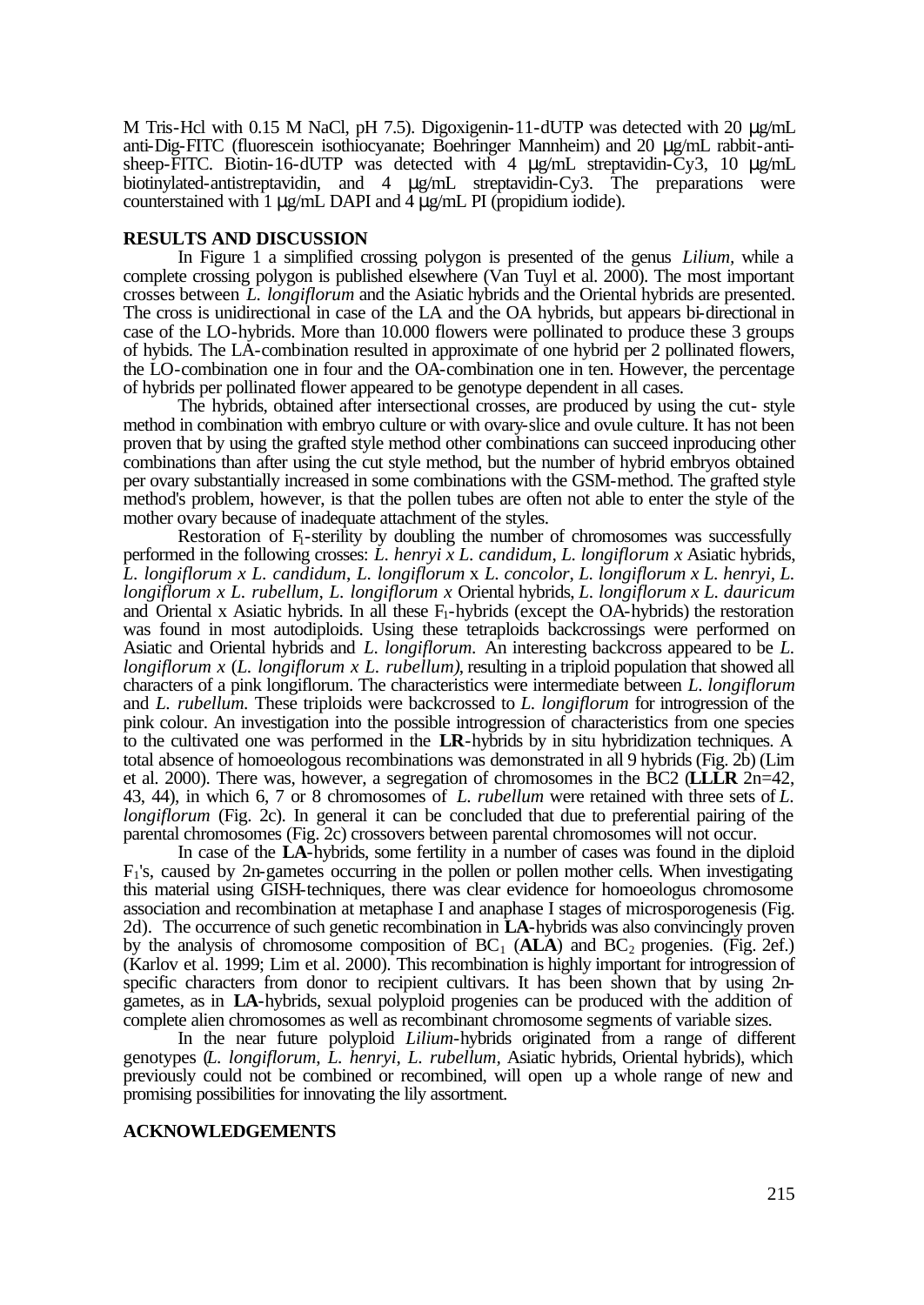The authors would like to thank the 11 Dutch lily breeding companies, who supported this research for many years.

### **Literature Cited**

- Asano, Y. 1980. Studies on crosses between distantly related species of lilies. IV. The culture of immature hybrid embryos 0.3 - 0.4 mm long. J. Japan. Soc. Hort. Sci. 49:114-118.
- Asano, Y. and Myodo, H. 1977a. Studies on crosses between distantly related species of lilies. I. For the intrastylar pollination technique. J. Japan. Soc. Hort. Sci. 46:59-65.
- Asano, Y. and Myodo, H. 1977b. Studies on crosses between distantly related species of lilies. II. The culture of immature hybrid embryos. J. Japan. Soc. Hort. Sci. 46:267-273.
- Janson, J., Reinders, M.C., Valkering, A.G.M., Van Tuyl, J.M. and Keijzer, C.J. 1994. Pistil exudate production and pollen tube growth in *Lilium longiflorum* Thunb. Annals of Botany 73:437-446.
- Karlov, G.I., Khrustaleva, L.I, Lim, K.B. and Van Tuyl, J.M. 1999. Homoeologous recombination in 2n-gamete producing interspecific hybrids of *Lilium* (Liliaceae) studied by genomic in situ hybridization (GISH). Genome 42(4):681-686.
- Khrustaleva, L.I. and Kik, C. 1998. Cytogenetic studies in the bridge cross *Allium cepa ´ (A. fistulosum ´ A. roylei*). Theor Appl Genet 96:8 − 14.
- Lim, Ki-Byung, Chung, J.D., Van Kronenburg, B.C.E., Ramanna, M.S., De Jong, J.H. and Van Tuyl, J.M. 2000. Introgression of *Lilium rubellum* Baker chromosomes into *L. longiflorum* Thunb.: a genome painting study of the  $F_1$  hybrid,  $BC_1$  and  $BC_2$  progenies. Chromosome Res. 8(2):119-125.
- Okazaki, K., Asano, Y. and Oosawa, K. 1994. Interspecific hybrids between *Lilium* 'Oriental hybrid and L. 'Asiatic' hybrid produced by embryo culture with revised media. Breeding Science 44:59-64.
- Van Tuyl, J.M. 1993. Survey of research on mitotic and meiotic polyploidization at CPRO-DLO. *The lily yearbook of the North American Lily Society* 43:10-18.
- Van Tuyl, J.M., Van Diën, M.P., Van Creij, M.G.M., Van Kleinwee, T.C.M., Franken, J. and Bino, R.J. 1991. Application of in vitro pollination, ovary culture, ovule culture and embryo rescue for overcoming incongruity barriers in interspecific *Lilium* crosses. Plant Science 74:115-126.
- Van Tuyl, J.M., Meijer, H. and Van Diën, M.P. 1992. The use of oryzalin as an alternative for colchicine in in-vitro chromosome doubling of *Lilium* and *Nerine*. Acta Hort. 325:625-630.
- Van Tuyl, J.M., Chi, H.S., Van Kronenburg, B.C.E. and Meijer, B. 1997. Interspecific lily hybrids: a promise for the future. Acta Hortic. 430: 539-544
- Van Tuyl, J.M. and Boon, E. 1997. Variation in DNA-content in the genus *Lilium*. Acta Hortic. 430:829-835.
- Van Tuyl, J.M., A. Van Dijken, A., Chi, H.S., Lim, K.B., Villemoes, S. and Van Kronenburg, B.C.E. 2000. Breakthroughs in interspecific hybridization of lily. Acta Hort. 508:83-88.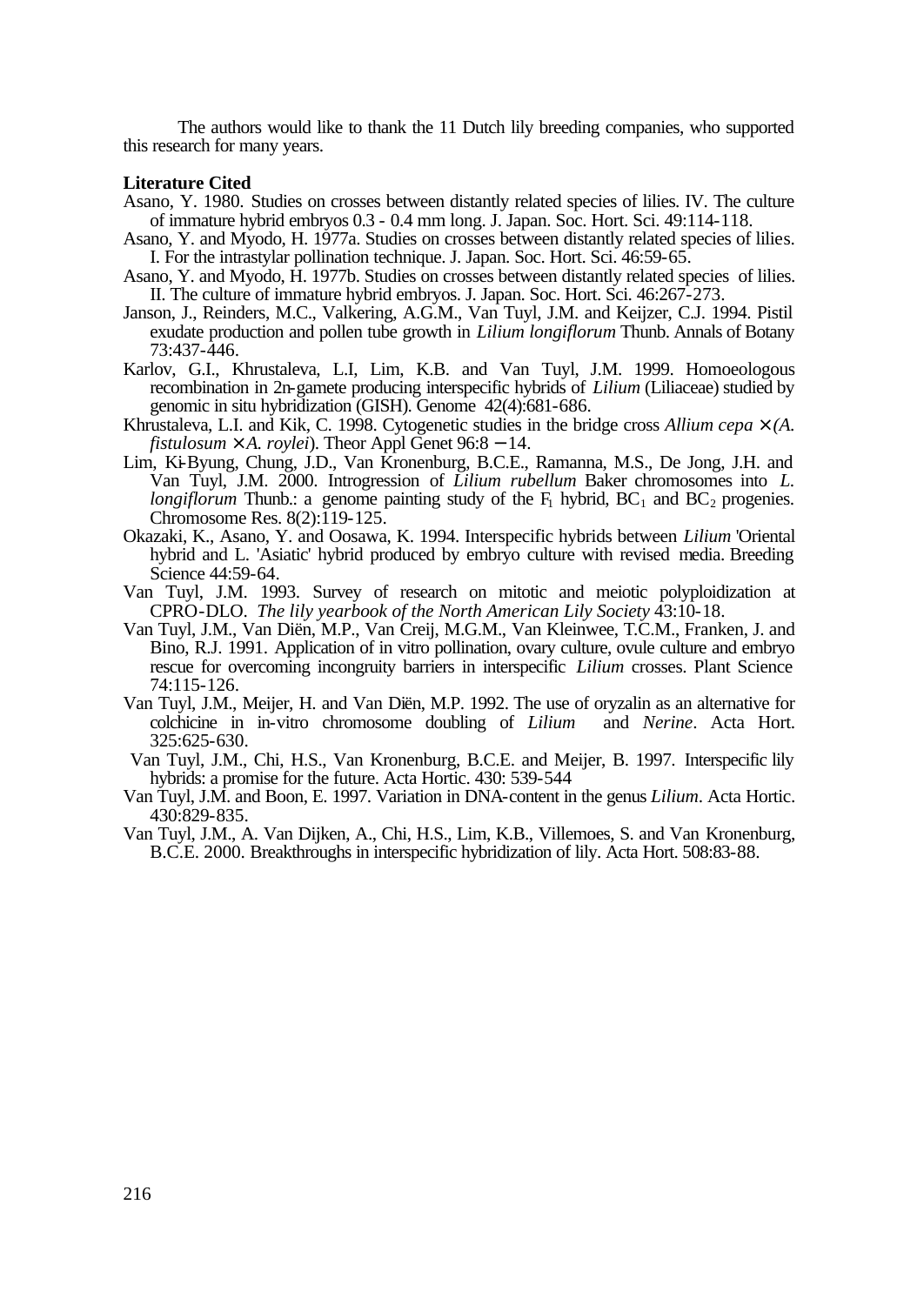## **Figures**



Fig. 1. A simplified crossing polygon of the most important lily hybrid groups (L=*L. longiflorum*, A=Asiatic, O=Oriental) in the genus *Lilium*, resulting in wide interspecific hybrids (**LA**, **LO** and **OA**-hybrids).